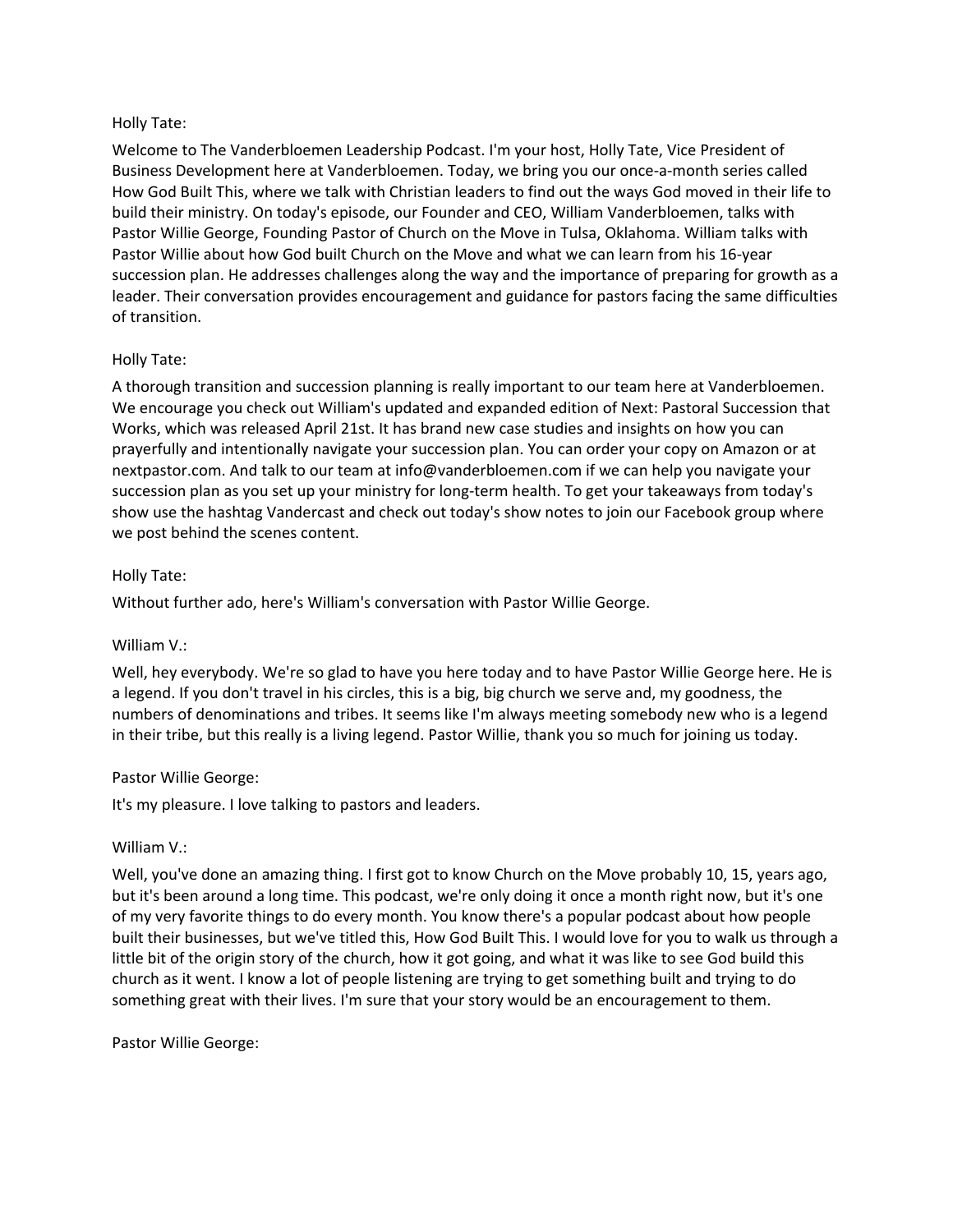Well, in 1970 when I accepted Christ within a month I knew I was going to be a pastor. It wasn't a one moment revelation. It was just something that began to grow inside me and I knew that's what I was going to be.

# Pastor Willie George:

So I moved in with my uncle who was a pastor and my childhood hero. He was nine years older than me, so he was in many ways like a big brother. He had a great church. He put me through Bible School. I went back to help him. There wasn't really an opportunity for me to be a senior pastor, and I really wasn't wanting to go do that right away. The more I learned the more I realized I wasn't prepared.

## Pastor Willie George:

So children's ministry opened up in the church. I got really involved in reaching kids. We had a fantastic bus ministry. I had six bus routes, one of which was 70 miles away from the church one way. I had a couple of routes that were 50 miles away. Another one 42 miles away. Another one 16 miles away, and then one in the middle of the town of 1100 where the church was.

# Pastor Willie George:

I had great success reaching kids. That's how I became known and that ultimately led to a nation-wide children's ministry. We had a kid's TV show called Gospel Bill. I published curriculum.

## William V.:

Sorry to interrupt you. You had a kid's TV show. What was the year then?

## Pastor Willie George:

We went national in 1984 and it ran in strength to the early '90s.

## William V.:

That's crazy. Mr. Rogers only started in the '70s. You didn't have any colleagues doing that, did you? I mean that had to be new, right?

## Pastor Willie George:

No. I had one colleague, a guy named Von [inaudible 00:04:42] who was known as Captain Hook. Von was a mentor to me in that department. I learned from him, but we had a lot wider reach. We were on the PTL satellite network. We were on CBN before it became the Family Channel. We were on the TBN network. We were on the LeSEA network, the Acts Network which was a Baptist satellite network, and about 120 independent Christian stations. So we had really wide coverage. I couldn't go anywhere in American without some kid recognizing me. We packed out churches and broke records everywhere we went. It was amazing.

## Pastor Willie George:

It was in the middle of this, in 1987, as we began the year, the word for the year is, "Something's Missing." I knew something was missing. I couldn't figure it out. Every month God gave me a new word, either from someone that cared about me and prayed for me. A pastor friend said, "Your staff doesn't see the anointing on you." I said, "Well, they can't. I don't do anything at home. Everything I do is on the road."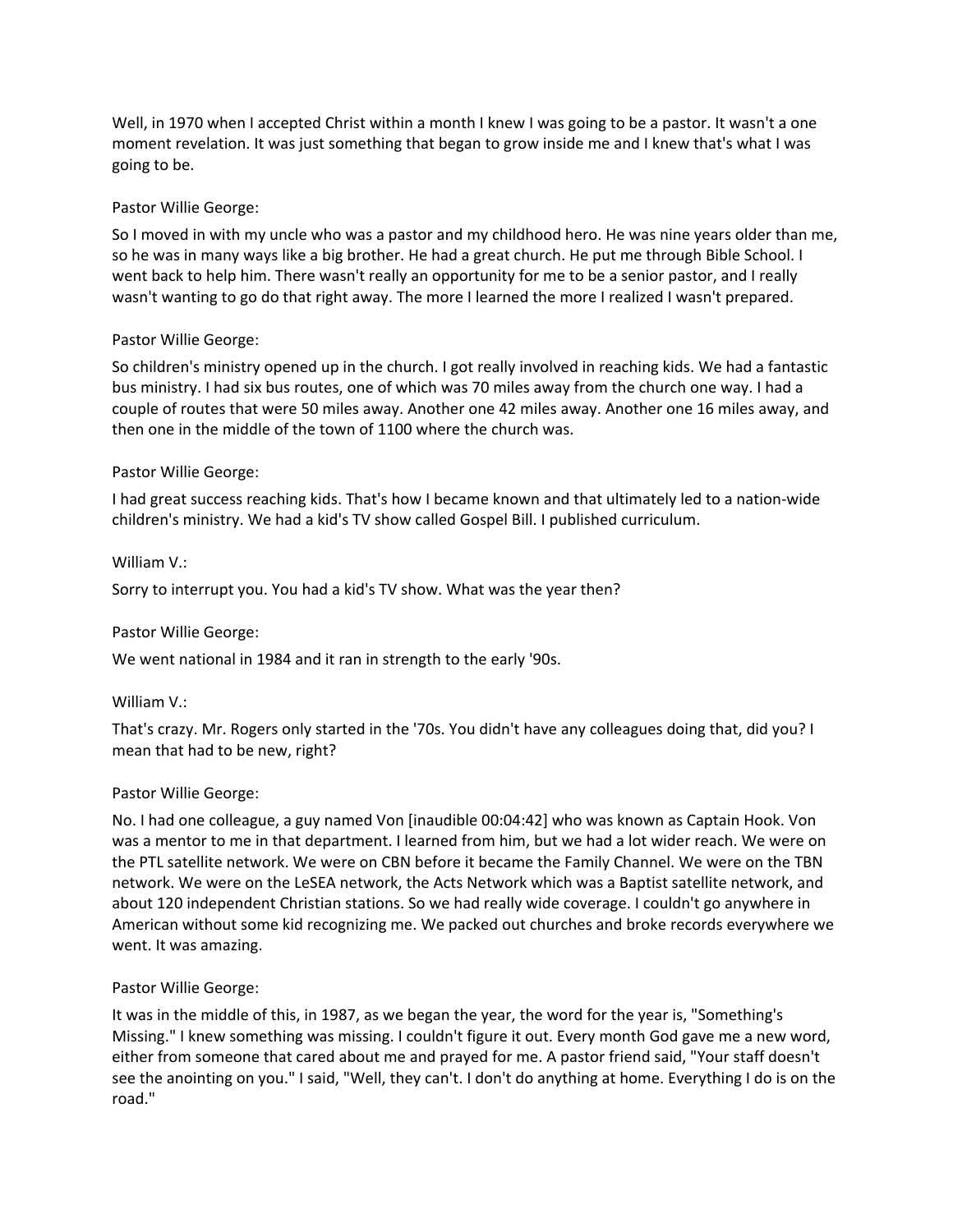### Pastor Willie George:

So the next month, in March, another pastor said, "I was praying for you today and I saw you with this big pie, but there was a big piece of your pie missing." I said, "What is it?" He said, "I don't know." I said, "Oh, I wish you knew what it was. I know something's missing. I can't put my finger on it."

## Pastor Willie George:

April of that year, the Lord spoke to me and said, "Cut your travel back." Well, I was doing 36 weekends a year traveling in churches, and doing conferences, and seminars. The Lord said, "Cut it back to 24." I thought, "Wow, that's going to be a really big cut in our budget."

### Pastor Willie George:

Finally in May, I said, "Lord, I have a mental block. I'm not letting you tell me what I'm supposed to do, and I just right now remove all of my hindrances and roadblocks. Just whatever you put in my heart, I'm going to do that." And, William, I saw myself pastoring. I didn't see myself giving up the kids' ministry, but I saw myself pastoring.

### Pastor Willie George:

I saw myself teaching adults and I was overjoyed because that was one thing I did do all the time in teaching children's workers. I did have an extensive teaching ministry. But this really opened up a door for me to change.

### Pastor Willie George:

So in July, the 5th of July, 1987 we launched in a hotel ballroom. We had seven Sundays available for rental and nowhere to go after that. But the Holy Spirit said, "Go for it. It'll be fine." We'd inquired about a school and they said, "Somebody beat you to the punch. We're booked up." So the Lord said, "Don't worry. It'll be fine."

## Pastor Willie George:

We did about three Sundays in the hotel. We went back to the school and checked, and the other church had decided not to plant. So then we had a place to go for a while.

William V.:

William V.:

Wow. Wow. And how old were you at the time?

Pastor Willie George:

I was 34 years old. Maybe, yeah 35. 34 when we started and by the time we got the school was 35.

And then after your first year you were 45.

Pastor Willie George:

Yeah, that's the truth. That's the truth.

William V.: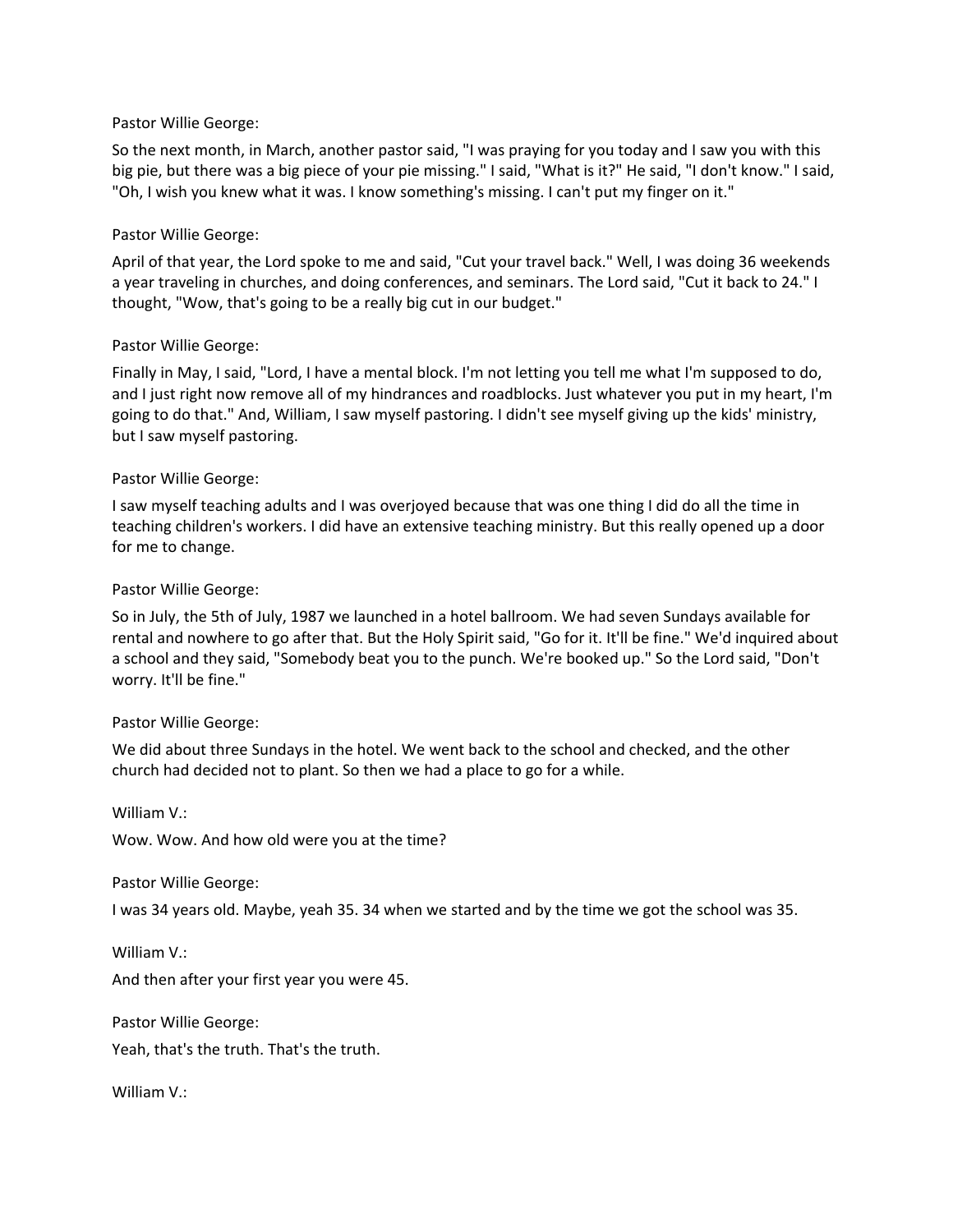I saw the picture floating about the internet, a picture of Tom Hanks as Mr. Rogers. It said, "Pastor in year one." And then it had a picture as the Castaway, stripped down, and "Pastor in year three." It'll take something out of you. What was some of the challenges that surprised you as you entered those first years of planting a church?

# Pastor Willie George:

You know when God tells you something and you're certain that he wants you to do it, you're excited about it. We presume that he informs everybody else at the same time, and he forgot to tell a bunch of my friends and mentors, and really mentors that I looked up to. I had been around all of the leaders of our particular movement, and they weren't encouraging at all. There were just some of them who came right out and said we were making a huge mistake because they had seen me only as a guy who ministered to kids. There were people who told jokes about me doing this, so I was hurt.

## Pastor Willie George:

Then at the very same moment that we launched there were three national ministries that launched churches within six weeks of when we did our launch. I thought, "Have I really heard from God? This is crazy." And they all blew up and immediately had way bigger numbers that what we ever had hoped to have. It was a bit discouraging.

William V.: Wow. Are they still around?

Pastor Willie George:

No. None of them exist. None of them made it. Most of them didn't last a couple of years.

William V.:

So-

Pastor Willie George: Go ahead.

William V.:

No, go ahead.

Pastor Willie George:

I went to Houston to Lakewood Church. Of all my travels, of all the places I'd been, I felt like Lakewood Church in Houston under John Osteen was the soul winningest church that I was around. At the time I didn't know Pastor Tommy Barnett. He would have been right there with him.

## Pastor Willie George:

But the Sunday before launched, the last Sunday of June, we were at Lakewood Church and Brother Osteen counted out the people who came forward at the invitation. There were over 100 people that came to Christ that day. I told the Lord, I said, "That's what I want. I want that to be our model. That's the church I want us to have."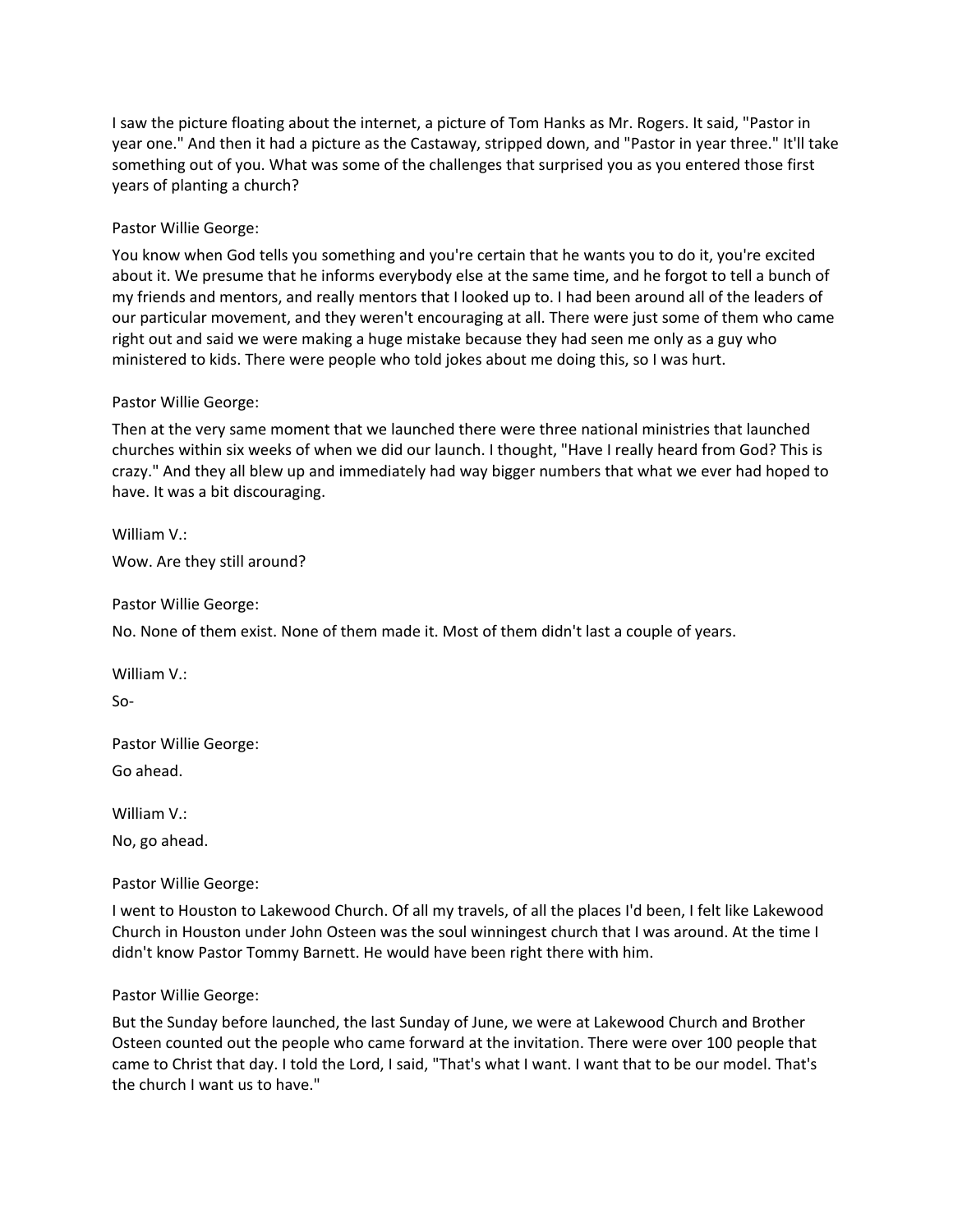#### Pastor Willie George:

So we came back and we were so excited. I gave invitations and nobody ever responded. The altar call was just deader than a hammer. We didn't have any sinners in our church. I was so discouraged, but I wouldn't quit. Finally I said, "Do you know what? We're going to give faith invitation." I said, "Nobody came today, but let's go ahead and praise God for all those times in the future when there are going to be dozens and dozens of people come to Christ during these invitations."

### Pastor Willie George:

So we did that for weeks on end, and then it began to break. There were one, then two, then three. The next thing you know it blew up. We had a Sunday, oh gosh about 2011, 2012, I think when we had 1000 people one weekend accept the Lord. So we eventually got there but it didn't start out that way.

### William V.:

Was it always called Church on the Move?

### Pastor Willie George:

Always, from the very beginning. I got the name from a guy who had a church called that in Minneapolis. I like it. You know, most of the great ideas we had over the years were not original. In traveling and going to all these other churches I got a chance to see the best things that churches did. One person might have one thing they did better than anybody else. I brought all that home and put it into our church and everybody thought I was a genius. I wasn't a genius at all. I'm just a thief. We borrowed a lot of great ideas.

## William V.:

Well, intellectual property lawyers won't like this line, but Solomon did say, "There's nothing new under the sun."

## Pastor Willie George:

That's right.

William V.:

There are no new ideas. That's great.

Pastor Willie George:

No new ideas.

William V.:

So you start. You've got your one, your two. I think a lot of people think that growth happens in a straight hockey stick line. I've pastored churches, and the I started this company. Even with the most rapid growth we've had, it's never been consistent or in a straight line. Was it consistent for you guys? How did that look?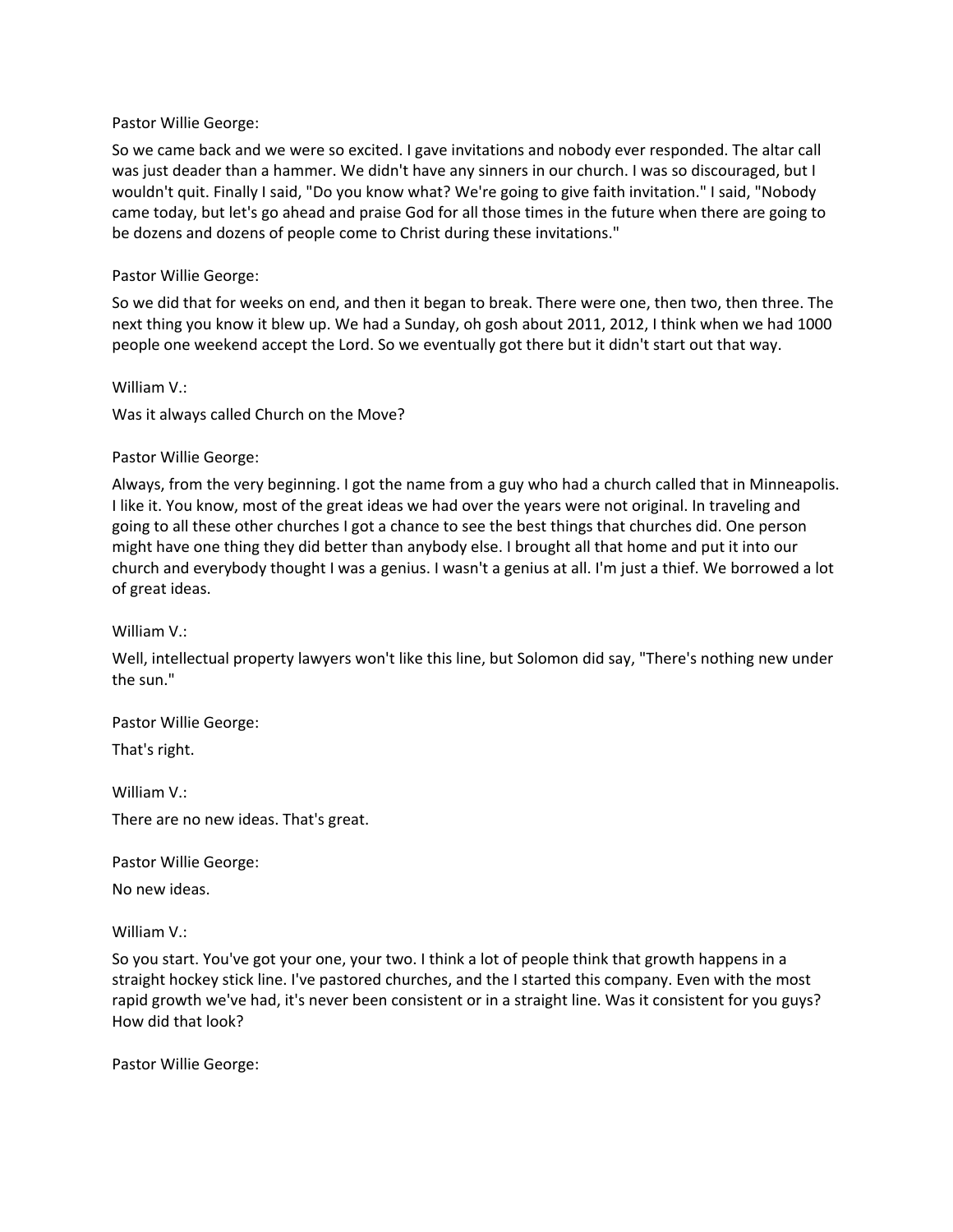No. It was a series of plateaus. We would hit a certain number and we would park there for a good long while. God would let us catch our breath, get our bearing, reorganize, recruit for the weak spots. I walked by a two-year-old class. Two and three-year-old class. There were 25 kids and there was one worker. I said, "Becky, is this an anomaly, or are you having this all the time?" She says, "No, I have this all the time." I said, "You're kidding me. Does our children's minister know you have this?" She said, "Yes." I said, "What does he say?" She said, "He says we can't get workers." So I thought, "Man, we're stuck. We're not going to grow." Anybody who cares about their two and three-year-old kids is not going to put them in these classes where there's just one adult.

# Pastor Willie George:

So I preached a sermon, and gave and invitation, and we had 35, 40 workers come forward to volunteer for children's ministry. I gave our children's guy instructions to train them. We had an all-day seminar on Saturday. Within six weeks, they were all gone. They'd all quit. This guy was terrible. He did not know how to train and release people so he blamed everybody else for his failure. So we couldn't keep workers. So I brought a new guy in who had a reputation for being really good. In no time we have hundreds of workers, and we grew again.

## Pastor Willie George:

I have a belief. That is, you make room for increase before you get the increase. You do when you're small what you would have to do if you were big, and then you'll get big.

## William V.:

I think I've made the mistake, I still make it, but particularly a younger leader, momentum is the leader's friend. And then when the momentum of growth stops and you hit a plateau, the first thing I do is run around like a chicken with my head cut off trying to figure out how to grow again. I think as I get older I'm realizing, "Wait a minute. God put us on a flat place for a little bit to get ready for the next climb."

## Pastor Willie George:

Absolutely.

## William V.:

I'm learning, "What am I supposed to be doing in this flat place to prepare?" I don't know if that's good theology or leadership but it's just what I'm learning. It sounds like some of what you went through.

## Pastor Willie George:

No. It's what everybody goes through really. You prepare for the future. The Lord actually put it in my heart one time. He said, "I'm holding people away from your church right now because if you got them you're not ready for them. It would be a blessing to you if they don't come for a while."

## Pastor Willie George:

You know the Bible says, "A brother offended is harder to be won than a city." So you have people come to you and you offend them by your lack of preparedness, your lack of service, your lack of parking, your lack of not being able to handle the children's ministry, the babies, the lack of personnel. People walk away with a bad taste, and even though you may eventually prepare yourself they probably won't be back for a while. They will have to hear that you've gotten that fixed before they'll ever return.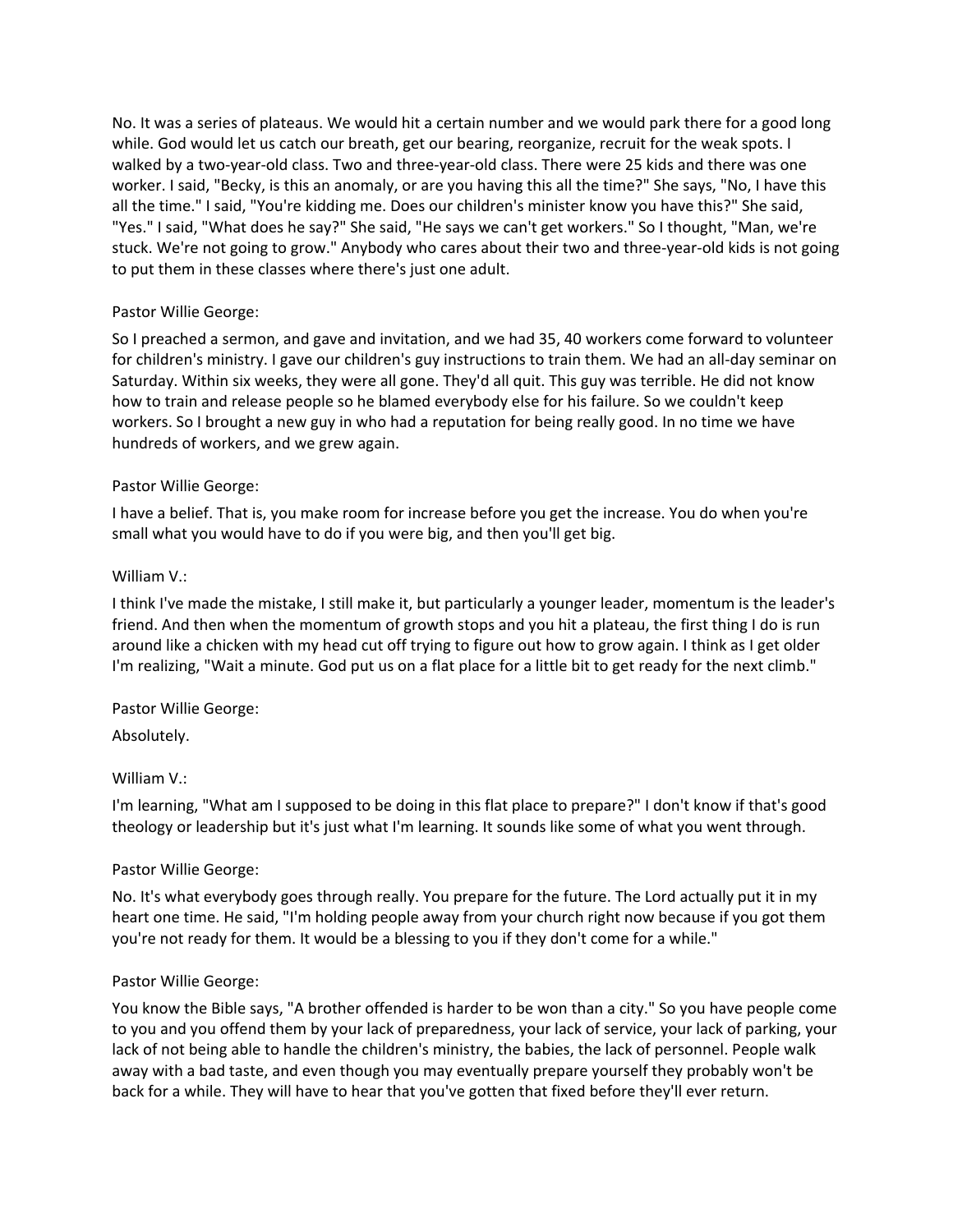### William V.:

The plateaus are for preparation. How's that?

### Pastor Willie George:

I agree. I think yes. I mean that's why we take steps. We don't use ramps. Ramps are slick. Steps are nice little resting places.

William V.:

Oh, that's good.

### Pastor Willie George:

The steps of a righteous man are ordered of the Lord. It's the devil who came to Jesus and said, "Why don't you leap off this temple?" We hear about the leap of faith, but there is no term called the leap of faith anywhere in the Bible. There are steps of faith. "A man heart devises his way, but the Lord directs his steps." Proverbs 16:9. So steps really are little mini plateaus. Thank God we have them.

### William V.:

My goodness, that is gold right there. Somebody is in a plateau. They need to learn it's time to prepare. It's steps and not ramps. I love that. It feels like the enemy is the one who has the slippery slope rather than ordered steps. That's good.

Pastor Willie George:

That's right.

## William V.:

So as you guys grew what would have been a couple of the plateaus. I don't know if it's numerically or your staff head count, that you're like you really learned some good lessons through that we might learn from today?

#### Pastor Willie George:

You know, we hit 600 at our first birthday. I did a lot of good things. I had an entry path into the church. I had membership. We really worked that plan. We did it well. And for the size church we were it was a good system. I actually taught a membership class before the services started. So it was a chance for people to get to know me and for us to meet together in a small group. We'd have 40, 50 people at a time in that class. Every month we'd repeat it.

#### Pastor Willie George:

Now eventually we outgrew my ability to do that because we went to two services and I couldn't do that membership class again. So we weren't as good with assimilation after a while. And another thing. We didn't do groups. We were Wednesday night people and we didn't do groups at all. We began to grow beyond our ability to connect, and so we lost something in the order of discipleship along the way. I was under the impression that if you could just teach good and explain things well, that you could create accountability with your people.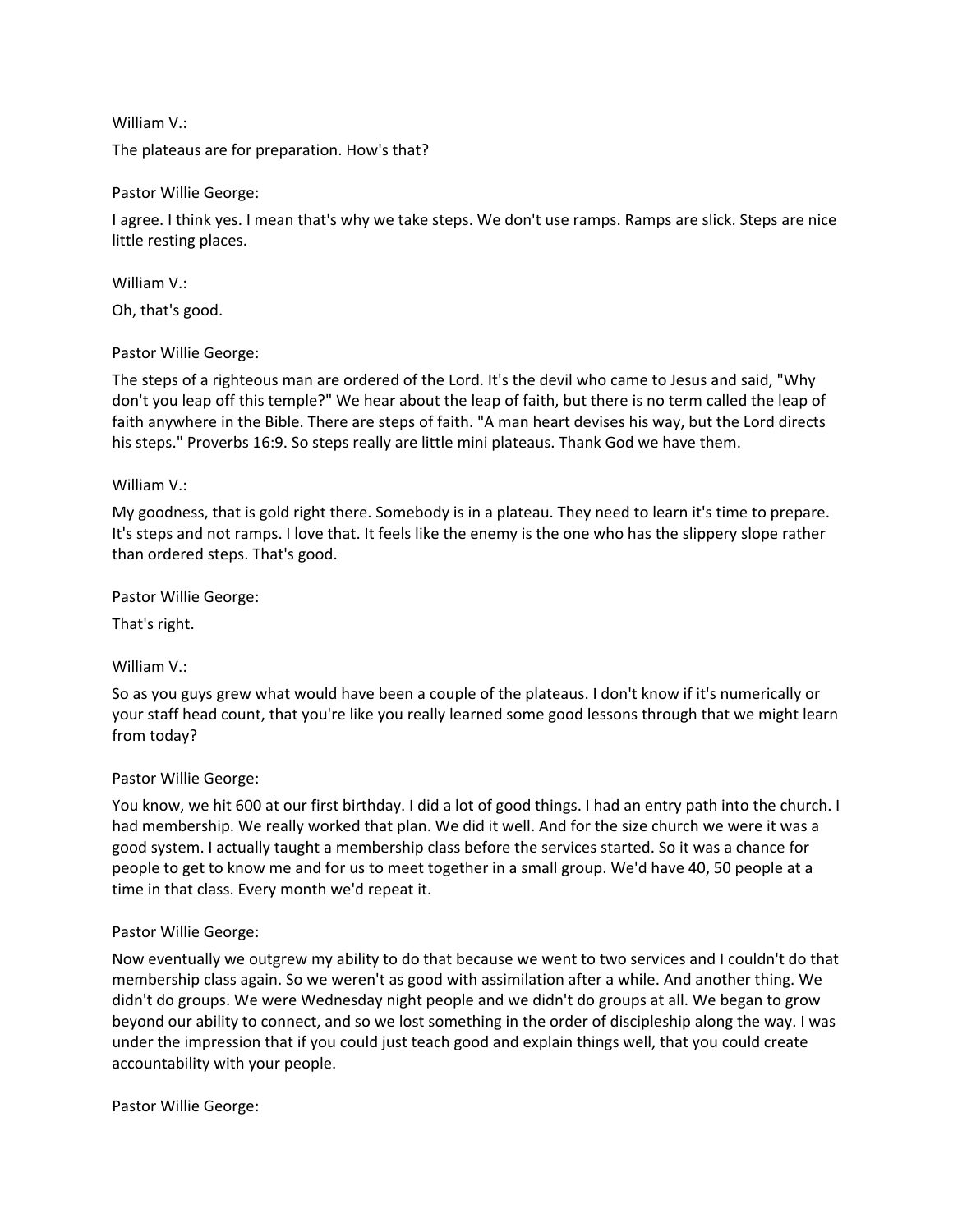But after a number of years, we had some moral failures from some of our people who had been with us for years. They were moral failures that baby Christians didn't even get into. I thought, "Wait a minute, how do these people sit here Sunday in, Sunday out. They're very faithful to church. I mean these are alltime people. They're here all the time. And to have these failures." I realized we weren't really discipling people as well as we should have been, and good preaching from the pulpit alone won't do that.

# William V.:

I was interviewing Luis Palau for this show. I asked him what he would credit his formula to. I figured he was going to say he studied under Billy Graham because everybody knows Billy took a great interest in Luis over the years. He said, "Actually what taught me the most was a book that was about Joe Kennedy's strategy for getting Jack Kennedy elected." It had very little to do with what Jack said from the stage. It had a whole lot to do with organizations and systems and getting planned before you ever get there.

# William V.:

I know as a pastor I used to think, "Well, if I just preach better, then everybody will show up and nobody will sin, and it'll all be great." But it's just not that simple, is it?

# Pastor Willie George:

No. It doesn't work that way. I am still a firm believer in good preaching, good communication from the pulpit. But without the structure, it's the Monday through Friday stuff that makes the difference.

## William V.:

That's good. So you got how far down the road? I want to turn a corner here, because what's really, really cool about having you on the show is we're in the middle of finishing and releasing our second book on succession. It used to just be a dirty word. People didn't want to talk about it. What's the line in the Catholic church? "The only sick pope is a dead pope." Like nobody wants to talk about when a pastor is going to retire.

## William V.:

But you have been out in the front, tip of the spear, like you have been with so many things, and led a process of your own succession. So when did that start for you internally? When did it start externally? Walk us through. When did God begin to speak to you about this?

## Pastor Willie George:

You know about 15, 16 years ago for the first time ever I thought, "Okay, there will be a day when I'll pass this off." At the time I couldn't imagine when that would be. I certainly didn't think it would happen when I was 65 years old. I didn't think that would happen.

## Pastor Willie George:

It's difficult for people to see the next phase of life if it's a different phase. You know I was teaching at ORU here a while back and I told all those guys with little two-door sports cars, I said, "There's a minivan in your future. In just a couple of three years you're going to have McDonald's french fries ground into the carpet of your backseat. There are going to be all these little Happy Meal wrappers laying all around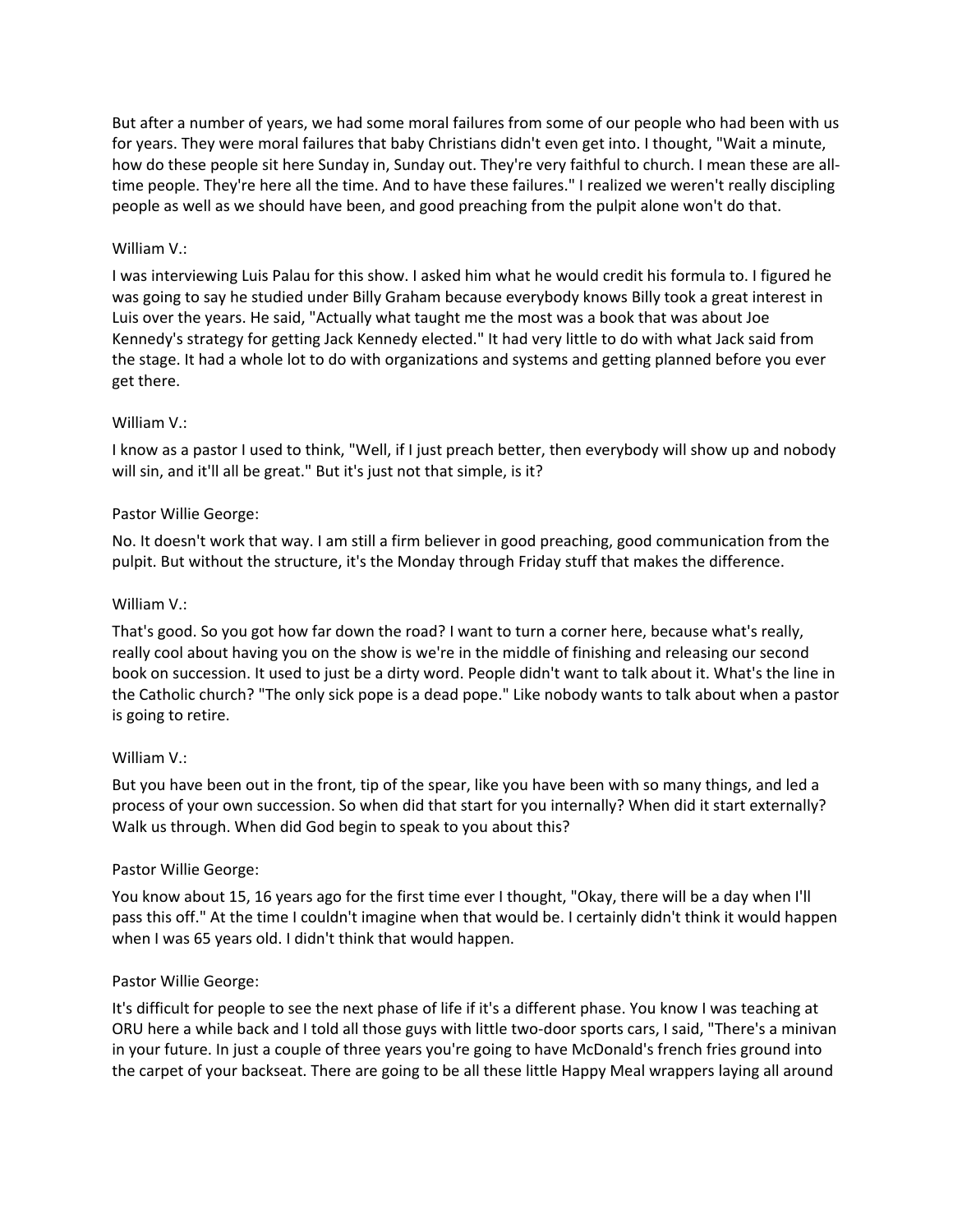your car." "No, no, no, no." "Trust me. Five years, it's coming. You can't imagine it, but you'll trade your sports car in for a minivan." Of course, they're laughing at it, but it's the truth.

## Pastor Willie George:

It's hard to see the very next phase of life. I knew there had to be a transition someday so I thought, "Who would it be?" I thought, "You know, my son Whit works with me more closely than anybody." I've got great team members, but my son Whit, in terms of being in the next generation is really the most valuable help.

# Pastor Willie George:

And what I saw about Whit, Whit helped interpret me to a younger generation. He would have advice for me in wording things a particular way. I was going to do a sermon on loyalty and he said, "Dad, can we talk about this sermon series you're going to do on loyalty." He said, "Our generation doesn't use that term much." Because there had been some people who'd demanded loyalty who had some moral failures and so forth, it was a little bit of a bad word. He said, "Here's what we go by. Okay. We say this all the time. 'Don't throw me under the bus.' Can we call this series Don't Throw Me Under the Bus?" I thought, "That's an excellent idea."

# Pastor Willie George:

So that is pretty typical of what we did in those day. Whit was really great. He was really jealous for the church. I could tell he loved it and he had a passion for wanting to see longevity with the church. I had seen him as a creative guy, which was what everybody knew Whit was. But I saw him with the pastor's heart. His creativity was driven by a pastor's heart.

# Pastor Willie George:

But the problem was this, Whit didn't preach and our people never really saw Whit on the stage. Whit was the guy who made everything go but he was invisible. I thought, "I've got to change this. If the church is ever going to go with him, he's going to have to get out front."

## Pastor Willie George:

In the beginning, he didn't like speaking. But there was a pastor in the Dallas-Fort Worth Metroplex named Ed Young that Whit fell in love with. Whit said, "I can't be like my dad. I can't preach like my dad. My dad has a knowledge of the Bible, and the way he tells stories, my dad's just different. I don't think I could ever be that kind of communicator. But I like Ed." This was probably 20 years ago, or maybe 15.

## Pastor Willie George:

So anyway, Ed was really used of God to be a model for Whit, and Whit began to desire to communicate. Andy Stanley was another one way back there. Mark Driscoll. These were guys that really resonated with him. As a dad, you know it was a little troubling to me, because you always want to be your son's hero. I got to tell you, I got so sick of hearing about Tim Keller, Andy Stanley, and Mark Driscoll and Ed Young. What about dad?

## Pastor Willie George:

But then I thought, "That's understandable." I didn't want to be like the guys that came before me. I learned some things from them but I had to cut my own swath. I thought this is just part of what it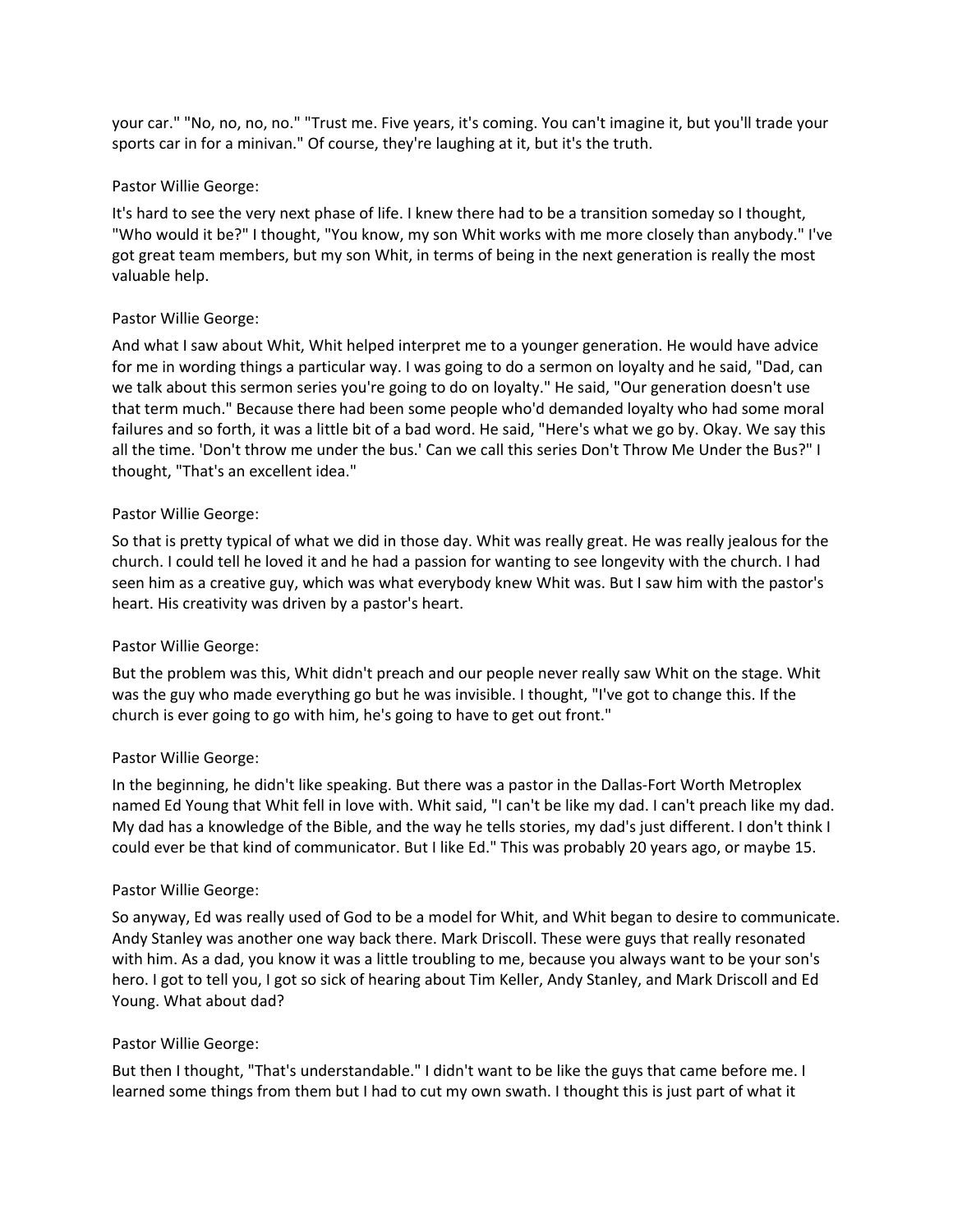means to transition. If you think that every generation is going to be exactly the same and receive in the same way, with the same style, with the same mode of communication, you're wrong.

### Pastor Willie George:

So I started giving Whit these Sundays. I would give him Memorial Day weekend, and Labor Day weekend, and the Sunday after Christmas, between Christmas and New Years, and the Sunday after Thanksgiving. Those were his days. What's ironic is those are the days I get now.

#### William V.:

I was a young associate pastor in the Presbyterian church and always preached on the Sunday after Christmas and whatever Sunday fell next to July 4th, and that sort of thing. We always called the Sunday after Christmas Worldwide Associate Pastor Sunday.

### Pastor Willie George:

Okay. That's good. Well, it's Worldwide Founder Pastor at our church. No, they've been very good to me, but it's different.

### Pastor Willie George:

And in those days, Whit couldn't do a series. He'd do one Sunday, and it was taxing for him. He didn't want me there so I had to watch from the speaker's room, or watch online, because he didn't want me sitting on the front row. It made him nervous. So I had to let him begin to grow into it, and he did. He did a great job and the next thing you know he's doing two Sundays in a row, and three. Then I'm hearing from the people, "Whit is really doing well. Man, he's getting good." So I knew we were headed somewhere.

William V.: Was that hard?

## Pastor Willie George:

It was hard, yeah, in some ways because I wanted him to do well, and I was feeling it for him. My wife is the one who really went through it because she said, "It's like living with you getting started all over again." She said, "I used to just sit on pins and needles when you were just starting to preach. I forgot what that was like because you eventually got okay. Whit's not there yet. I have the same feelings all over again." But he got better and better and better although it was a different style communication than me.

#### Pastor Willie George:

But the real test was I put Whit over the staff. There some things about our church that I wasn't seeing. I want to insert something here really quick that'll help, I think, people understand. It takes three generations to really build a church. Every generation has a gift. The first generation to some along, their strength is doctrine. They will lay down a doctrine and explain God, and lay down, "This is what we believe." That's what that generation is known for. The guys who came one generation before me, they were doctrine guys.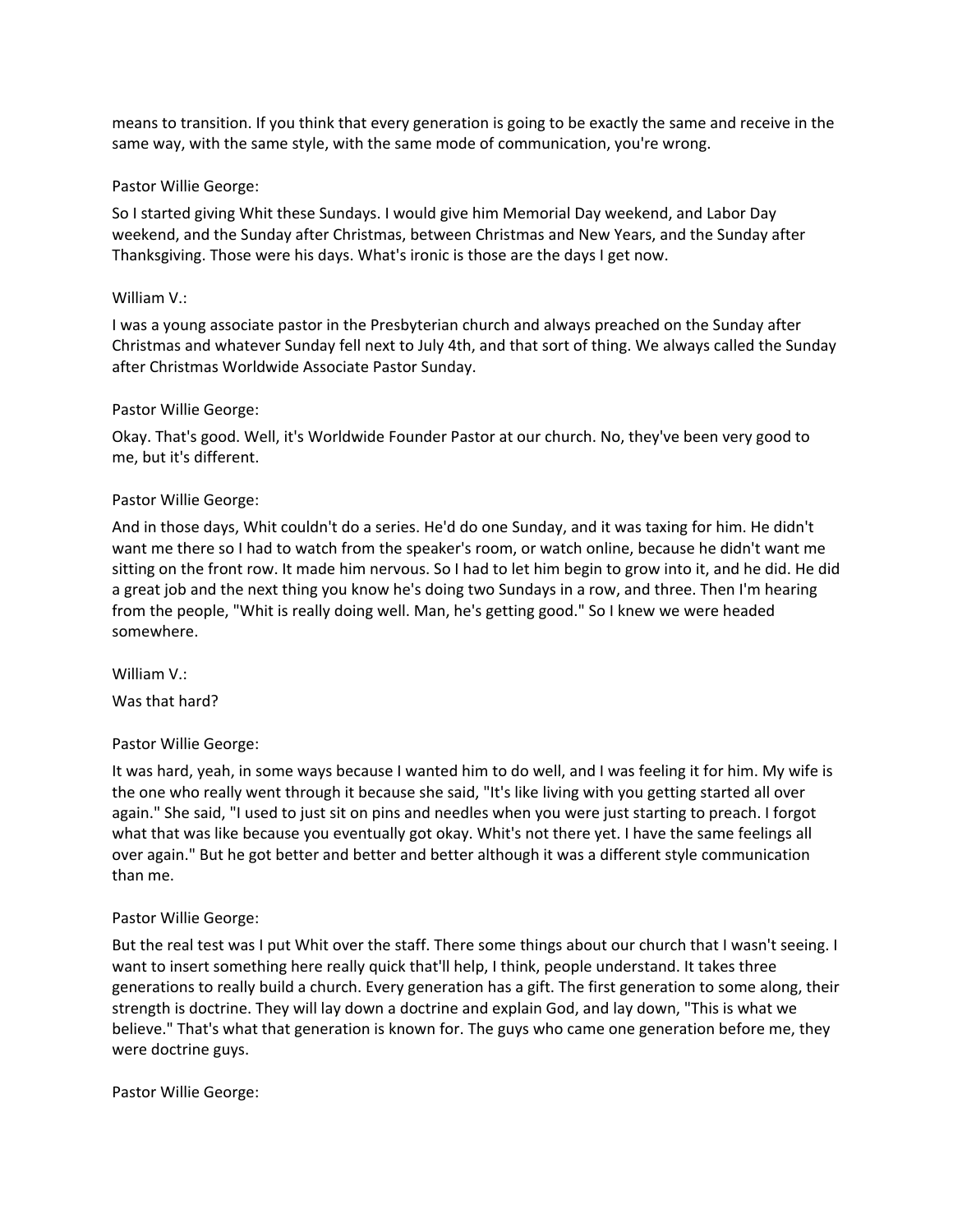I came along. My generation, we're visionaries. We took their doctrine and we built more 10,000 member churches than any generation in history. So we were great visionaries. We said, "Hey, this is a great message. We're going to do something with it." And we built all of these teams. That's not to say they weren't visionaries. There were a few who were, but they were primarily doctrine guys. I mean, they're giving us the four spiritual laws and they're talking to us about, "God's a good God." Oral Robert's Expect a Miracle. I mean, they're all into these major doctrinal statements, and that's what their gift was.

# Pastor Willie George:

Ours was all about vision. Building teams. Let's reach the world. I thought, "Well, that's it. That's it. We've got everything you need." And then Whit comes along with something totally different, and I'd never seen it before. He comes along with this emphasis on culture. If I could compare doctrine to the foundation of a house, then vision is the walls, the roof, the ceiling, the grandeur of the home, just the structure.

# Pastor Willie George:

But the home has to be furnished. It has to be warmed up. That's where you hang pictures and you put lighting in. You've got furniture and rugs, and all of those décor items that create a warmth and a culture. That's what this next generation is building in the church. They've got really good culture. We weren't a great place to work, and Whit made our church a great place work. He created all-staff meetings and recognized people who made contributions. It blew me away. I thought, "This is something I didn't see." And the guys who came before me, they didn't see what I did. Every generation has this gift. It's Abraham, Isaac, Jacob, and we all have an emphasis.

## Pastor Willie George:

So I saw, okay, in order for this church to go where it needs to go, he's going to have to take it there because I don't get the culture thing like he does.

## William V.:

What surprised you in the hand-off. I'm thinking particularly, we have a lot of small business owners that listen and something like 85% of small businesses are family businesses. Right? So they've probably got a son or a daughter that's going to follow them. Then there are a whole lot of churches, particularly in your tribe it's a very, very common thing, for things to be passed on to the first-born or one of the children. John Osteen, you mentioned before, passed it right down to Joel, and that seems to have worked out okay. Pastor Tommy Barnett, same sort of deal.

## William V.:

So it happens a lot and I think rather than try and talk people out of it, it's not right for everybody. It doesn't work in the Presbyterian Church for whatever reason. But when that is the dynamic, I would love to dig into the things that surprised you, the lessons you've learned as you're trying to prepare the person that's already in-house to take over. What surprised you along the way.

## Pastor Willie George:

Well, we've got three phases in transition in my opinion, at least in our style of transition. The first is the preparation phase. That can be a lengthy process. In our case, it was over 10 years. I was preparing Whit for leadership, bringing him in, sitting him down talking to him, explaining how there were times I had to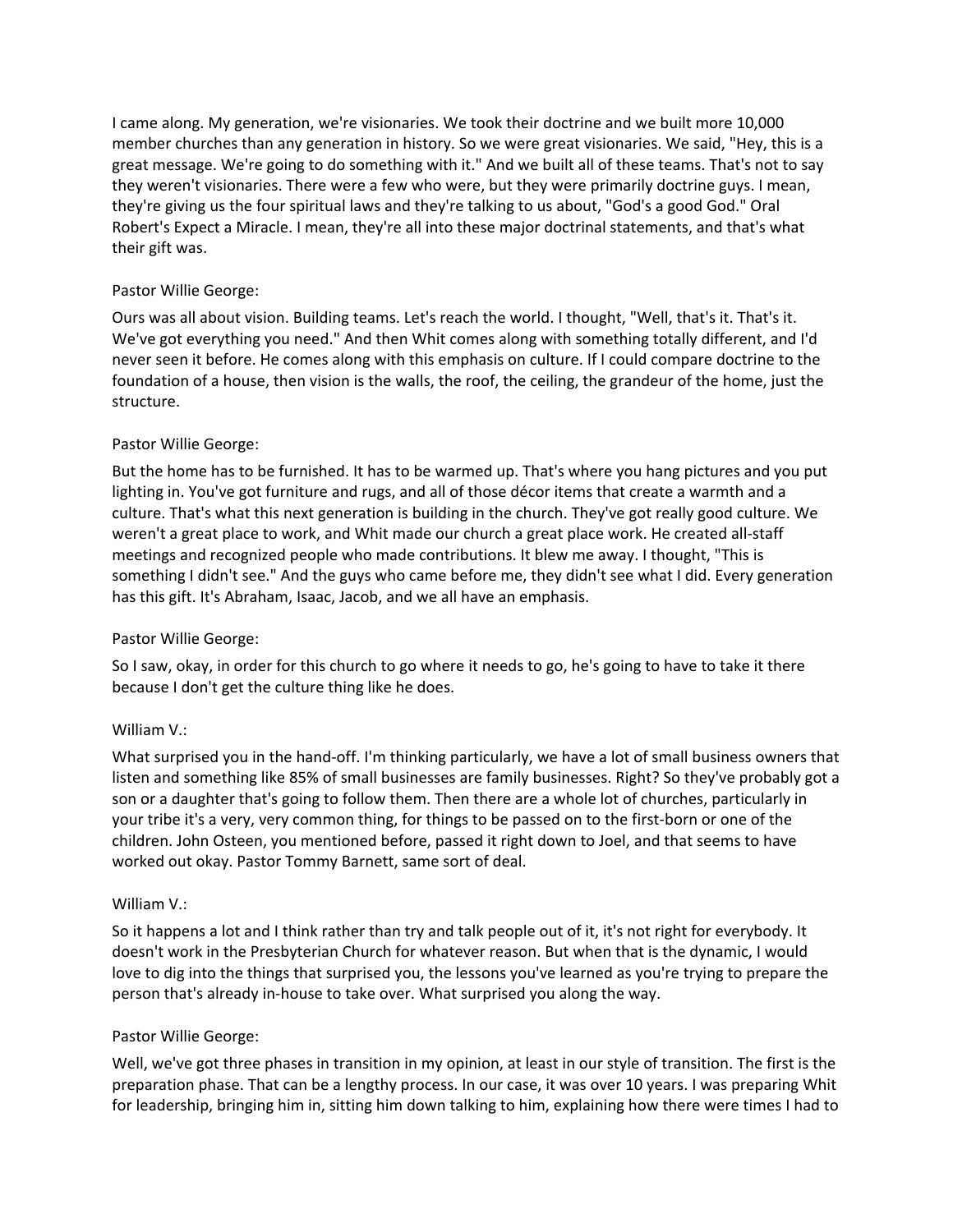make hard decisions. I had to make unpopular decisions. Sometimes it's lonely being the leader. Then I talked a lot about balancing your personal life and your spiritual life. You can't take this so seriously that you neglect your family.

# Pastor Willie George:

So the preparation phase was the longest phase by far, and that's toughest on the successor. The successor is, "Why doesn't he let me have it? I'm ready to go. I can handle this. I can do this." I actually had a couple of meetings with Whit where I said, "Look, quit trying to push me out the door. I can feel you pushing. It's coming soon enough, but it's not time yet." So he said, "Okay, dad, I'll quit pushing." I asked him. I said, "What changes have you recommended and suggested that I haven't done." He said, "Nothing." I said, "Then give me a break. Don't push like you're pushing." I could tell he was becoming a little impatient. What really hurts that is social media and the ability to look across the street at somebody that's actually younger than you are that went out and planted their own church, and now they're a senior leader. So you're not getting any younger and you're wondering, "Hey, is this ever going to happen to me?"

# Pastor Willie George:

I asked myself this question. "Is it fair of me to make Whit keep waiting?" I though, "I've got to wait for the release." When we celebrated our 30th anniversary we were doing all kinds of planning for it. That was back in 2017. I happened to turn 65 that year. I thought, "This is it. This is the year." And I could see Whit's ready. He's patient. He's not pushing.

## Pastor Willie George:

So we entered in the shortest phase, and that's the celebration phase. Now that's toughest on the congregation. That's when people, you have to comfort them and tell them, "I'm not leaving. I'm still here. I will still be around. I'm still going to be on the board. I will communicate regularly. You'll hear me." So you're having to convince them that this is not a death and a departure. In some cases, that does happen and it is a little tougher. But the middle phase, which I call the celebration phase, that's toughest on the congregation.

## Pastor Willie George:

The aftermath, that's toughest on the founder. Then one day you wake up and you realize I don't have the same stroke at the church that I had two years ago. I don't have the same clout. I can't demand the staff do this or do that, and if I do push my way around it's going to create a monster at the church. I've got to learn to step back.

## Pastor Willie George:

One thing in particular for me, Whit and I were talking about this two nights ago with a group of pastors. He said, "People said you're going to feel a weight." He said, "I'll be honest with you. I didn't feel a weight when I took over as senior pastor." He said, "I didn't feel it the first year. This last year I felt it." I said, "Okay, let me give you the other side of that. This last year is when I let it all go. The first year I kept praying for the church. I kept praying all the time." I said, "You know when you pray for something, you take on responsibility. You're very watchful. You feel burdens. I had all of that stuff even after I turned over the church to you. I'm praying for the church just like I always did."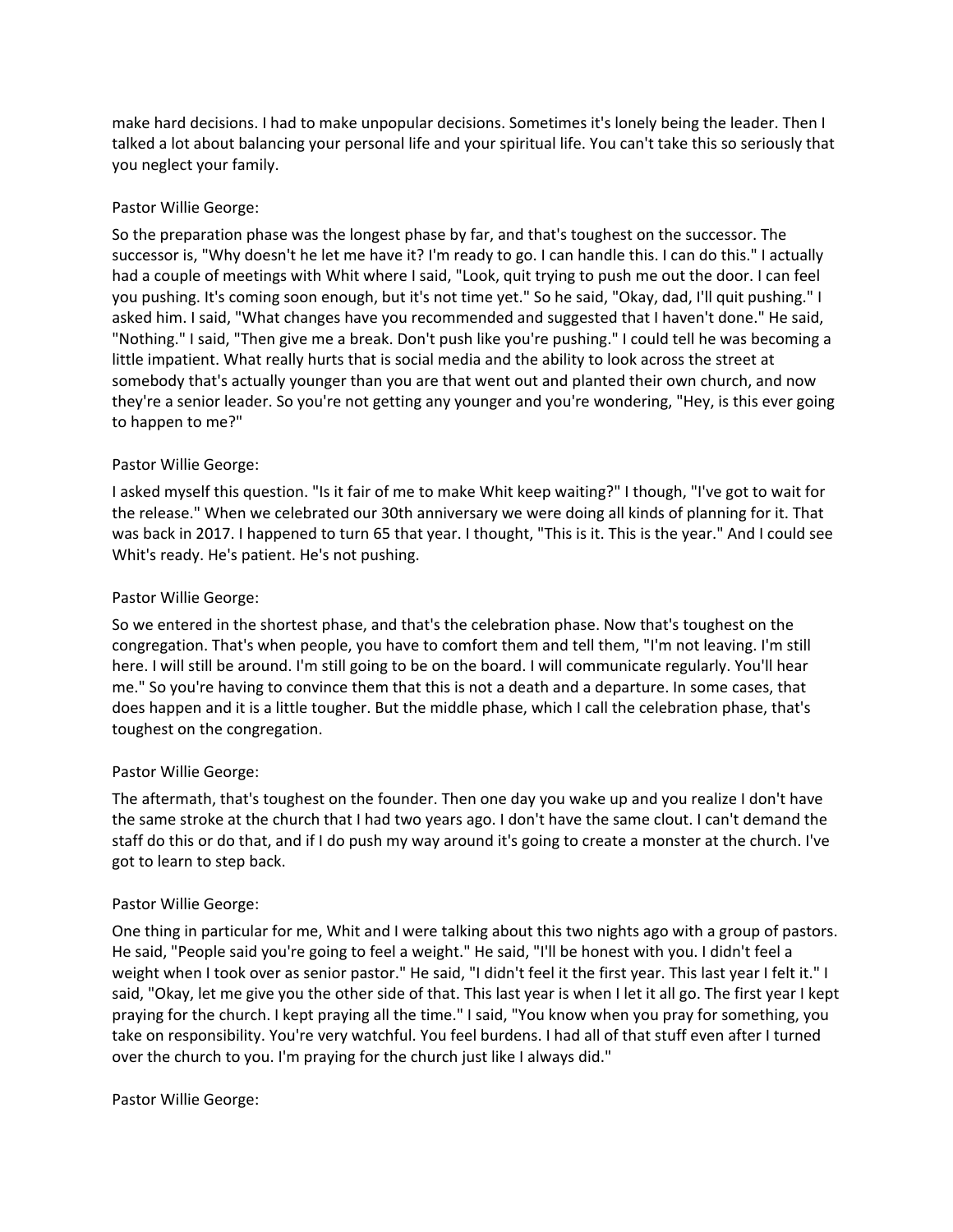That was a problem, because as I would pray I would fall back into my old habits of, "It's time for an action step." I'd find myself wanting to go do something, and it's not my action to take. So I began to see, I've got to quit praying for the church and trying to carry the burden. I've got to let that go. I made that decision this last year. It's interesting Whit said, "I felt the weight of the church hit me like never before." It was because I quit praying the way I'd been praying. I said, "God, he's got to have it. He's got to carry this load. I'm going to pray for him. That's going to be my prayer mission. I'm going to pray for him."

# Pastor Willie George:

So that's the aftermath, and it's toughest on the founder. Sometimes it's tough on the founder's wife. It can be tough on others.

William V.:

Talk about that.

## Pastor Willie George:

Well, you've been the first lady of the church and you've had a particular style. My wife was a stay-athome mom, not highly visible, never on the stage with me. She would do meetings with the ladies and the ladies loved her. But she struggled to prepare, and you'd never know it. When she got on the stage, she was magnificent. So I might tell the staff how long she worked on that message, and how rough it was on her. They couldn't believe it because she was such at ease in her presentation and it was so good. And I knew the truth. It was not an easy thing for her to minister. She was not an organizer, didn't want to be at the church. I was so gung-ho about church that, honestly, if she hadn't been the champion for our own home I don't know how we would have made it. So she was our home champion.

## Pastor Willie George:

So Whit's wife is a total opposite. She's right in the middle of things. She likes to be at the core meeting every week to hear what's going on. She's very much a part of choosing all of the outreaches that we do. The unwed mothers' homes, the orphanages, the schools we sponsor, all of that stuff she's in the middle of all that. She's got a real burden for our city, and that's totally foreign to my wife.

## Pastor Willie George:

So when you've been the first lady of the church and now the new first lady has repainted all the bedrooms and the living room, and changed all the furniture, it can be a little disconcerting. Takes a little while to get used to. So that's why it's so very important that my wife and I have something else that we do. We can't just sit around and hover over the church.

## William V.:

That's so good. That's so good because I don't know, I've said this a thousand times, but having lived it and now having sat with a lot of guys who've gone through it. When you leave the church, you just don't know how little the phone rings. I mean, there's no job I know, outside of maybe being a head of state, that absorbs as much of a man's identity as being a pastor of a large church. Or maybe just any church, forget large. Then when that's over identity gets hard to define, and I see people struggle when they don't have something to go to.

William V.: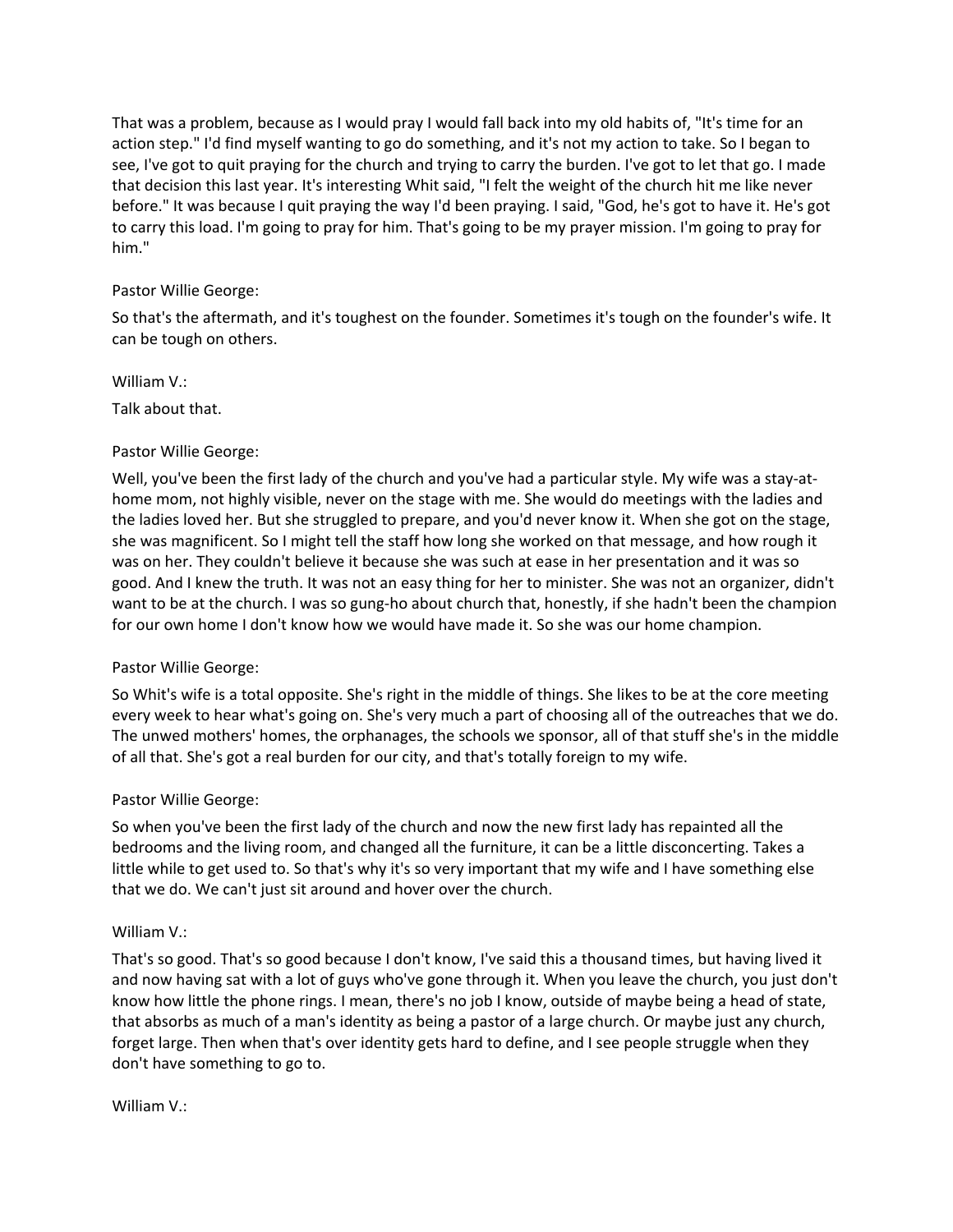So can you walk us through how you figure out, because you're in a pretty cool next step. I think it would be an encouragement to people that are facing that, "Oh, somebody needs to take over," to know that there's life on the other side. Tell us how you got where you and what you're doing now.

## Pastor Willie George:

Well, I had to change the way I saw my relationship with younger pastors. Larry Stockstill, who has a great connection to younger pastors, said this to me. He said, "Willie, this new generation is looking for affirmation. If you and I will just learn to affirm these young men we will never lack for a place to preach. We will have all the relationships we want. We have doors open everywhere because they're all looking for affirmation."

### Pastor Willie George:

Really, when you're leading your own church and you're the key leader, you are so busy doing what you're doing, the way you relate to other ministries is not so much about affirmation. I'll maybe preach one of my sermons that went over really good at my church. I can help you a little bit with some stuff here. But really basically what I do now when I go to a young pastor's church I'm there to serve him, help him, boost him, compliment him. If he allows me to I'm there not so much to correct, but to make suggestions that might help him. But the main thing I'm there for is to lift him up, and just say, "Man, you're doing a great job. I'm so proud of you guys." That was not something I did well. I had to learn to do that. So that was the attitude I had to take on.

### Pastor Willie George:

Now I've got three things I'm doing for those guys right now. One, I operate a hunting and fishing retreat center where I take eight pastors at a time for three days. I do that six months of the year. It's fabulous. I never know where we're going I thought that I could set a theme for each season, but it hasn't worked that way. Some guys are in the biggest family problem of their life. They've got a kid who's in trouble, or goofing off, or whatever. Most of it is just silliness, it's not really evil. So they see my sons and they said, "Man, you did such a good job. You've got such great kids." I tell them, "You wouldn't have thought they were that great when they were 20, when they were 18."

## Pastor Willie George:

My son Gabriel would go into his high school English class, first class of the morning. Make a grand appearance, make sure the teacher knew he was there. This lady was out to lunch, then he would slip out the door and go to Dunkin Donuts across the street, buy three dozen doughnuts, come back to the school, never get caught. Slip in with three dozen doughnuts and every kid in the class had doughnuts courtesy of my son.

#### William V.:

Please tell me he didn't [crosstalk 00:41:30].

#### Pastor Willie George:

Yeah, he is. He's a campus pastor. It's just funny. It really is funny how that worked out. But at the time, when he was 18 years old, Whit was 20, you would never have guessed they're going to be the dads they are, the leaders they are. But they're kids. I think sometimes pastors have this idea that if my son's going to be a minister, and if he's going to be a pastor, I need to be able to see the traces of that at 16. I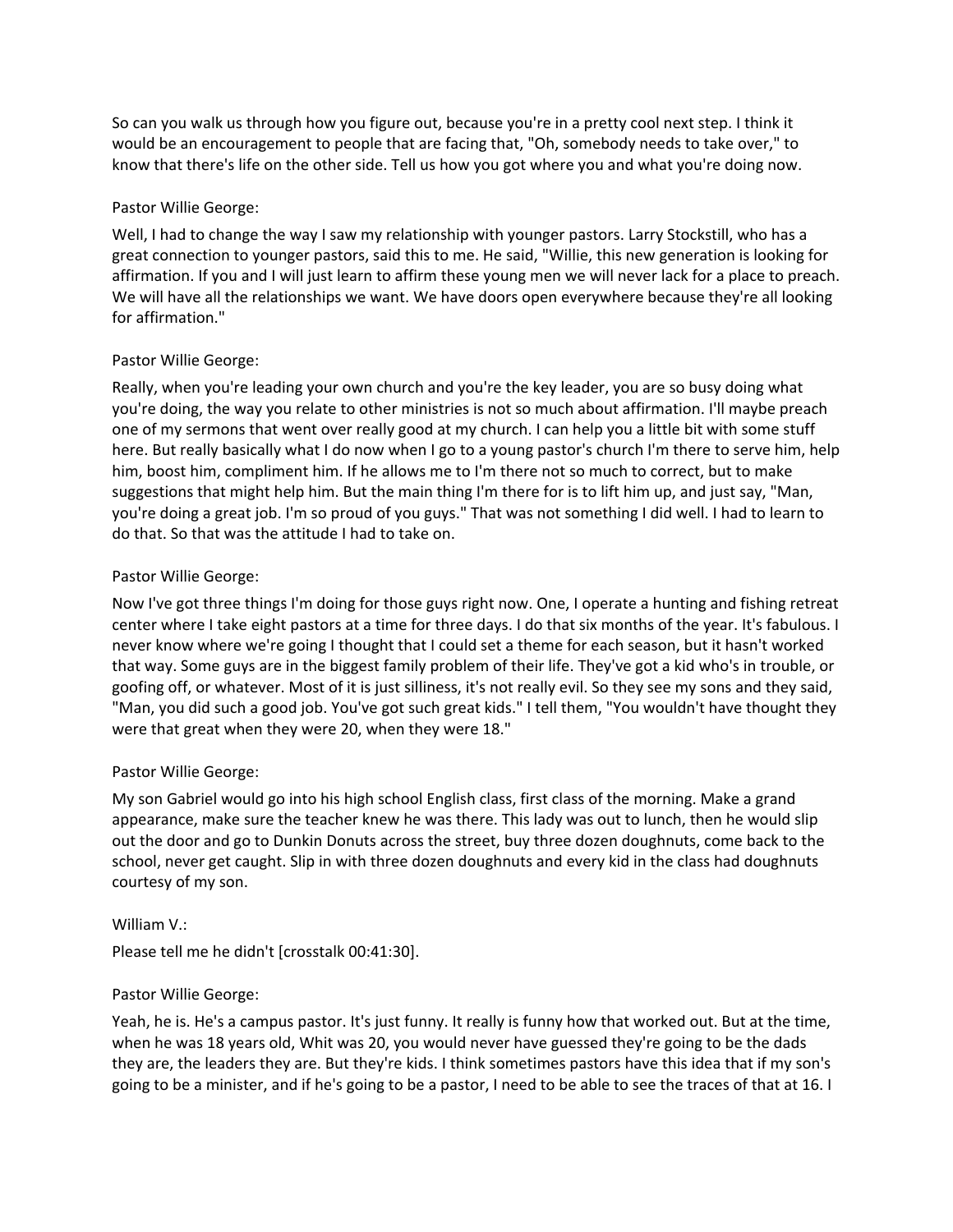didn't see anything like that in my boys when they were 16. They're weren't bad kids. They were just goofballs.

#### William V.:

Yep. Yep. That makes sense. So now in this new role, you've got something to do. Does your wife play a part in that, or has she found a new niche to place her energies?

### Pastor Willie George:

Yes. She leads small group, and her small group ladies love her. I mean, I'm almost like space aliens kidnapped my wife and took over her body. That was not her, but she really has done a good job with that. Another thing, I am about to launch a podcast for pastors, and my wife is my number one researcher. She gets up at 4:30 in the morning and is in her Bible and in her study books. I get up a little bit after that. I'm usually up by 5:30, and by the time I get up she's already uncovered all kinds of nuggets and she's doing great stuff. She keeps me sharp. I don't have access to all the people at the church anymore for the research, but now I've got the best one I've ever had. It's my wife.

### Pastor Willie George:

Then she has a baked beans recipe that pastors will drive 500 miles to get. So at our ranch when we serve meals, we have a nice little dinner we do. One of those dinners has got these amazing baked beans in it. She insists on making every batch. It's a lot of work, but she does it and that's her way of participating. And then she has been just such an encouragement to me.

### Pastor Willie George:

Finally, I'm traveling and I'm preaching in about 20 churches a year. That's about all I can handle. I'm a homebody anyway, William. I've never been a great traveler. I did it because I had to, but 20 is about all I can handle.

#### William V.:

That is so good. Well, I think there's so many lessons to learn here. I wonder. If you thought back to 16 years ago when you were first looking at succession, saying, "I think I can see the day." What do you know now that you wish you could tell that person 15 years ago?

#### Pastor Willie George:

Well, I would say, "Take advantage of the teachable moments. Explain yourself maybe a little bit more." You know, any strong leader is going to be misunderstood. Again, a couple of nights ago we were sitting around talking with a group of pastors around a campfire at our ranch. My son, I bring him out for those. I want him to be there. I do a night or two myself and then I have him come one night, because I want them to see both sides of this.

#### Pastor Willie George:

The one thing that's happening a lot now is he said, "I am getting my dad more than I ever did before," which tells me that there were probably a lot of things that he didn't understand, things that I did. Now because he's in that position he get it, and he understands it, and he believes it. It's that way with everybody. Very few people can look at a leader and say, "Yeah, I understand everything you're doing, and I understand why you're doing it." The successor doesn't get that. But it would be good, I think, if I'd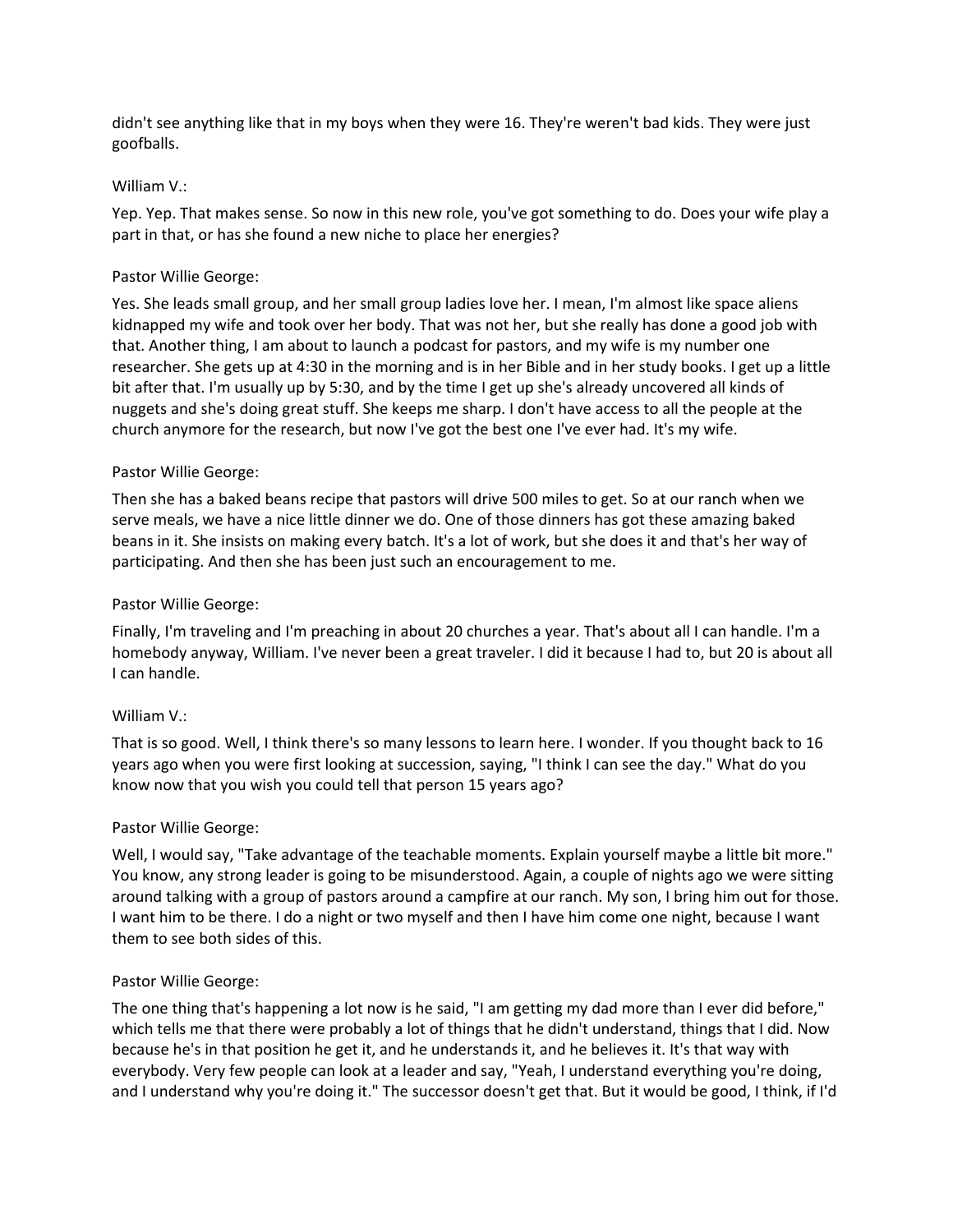gone back and explained a little bit along the way and not just done it. I think that might have been helpful.

## Pastor Willie George:

The other thing is to encourage and to communicate. Let me say this. Not all pastors go through this. Mike Hayes and I, he had a marvelous transition with his son in Dallas, we were talking about this. I said, "Mike, the devil lies to me about my son. And he lies to my son about me. But when we sit down and talk, we find out that none of our thoughts were true. That the things that we misunderstood about each other were phantom ideas. They did not exist. The differences were not there. As I sit and talk with him I find out I had no basis for whatever fear I may have had, and he with me. We're getting better and better all the time."

## Pastor Willie George:

Mike said, "I've been through the same thing. When I sit down and talk with my son, there's nothing to any of the thoughts that I had. None of it. We are on the same page. But when we're apart the enemy works on us." Now he, Larry Stockstill, and I did a little transition thing in June at the Stockstill's church. Brother Larry did not have this experience. He doesn't have any of these issues. He and his son, there's absolutely no shadow of a doubt or there's not mistrust or whatever. But Mike and I both looked at Larry and we said, "You are not our generation. We're the founders. Your dad passed the church to you. You have a different take on the church than we did because this is something we carved out of nothing with our own hands. You were brought in as a transition leader yourself."

## William V.:

That's really good. You know when Jesus said, "Be ye perfect as I am perfect," I think he probably could have said, "Be ye perfect just like Larry's perfect," because he's pretty dang close to Jesus. That might have been why [crosstalk 00:47:57].

## Pastor Willie George:

Larry is a great man. He really is.

## William V.:

But I love that. The founders, I think, carry a different weight for what they founded than anybody after them.

## Pastor Willie George:

That's the truth. You know, you just don't flip a switch and turn that off.

William V.:

That's right.

# Pastor Willie George:

I mean when you're in prayer and you're watchful in prayer, and what you're doing in prayer is you're picking up on attacks of the enemy before they happen. So you're a little bit on your guard, and that's just a hard thing to walk away from because that was a much a part of my watchfulness as what I did in the pulpit. That is, the spiritual care of the church and being sensitive to whatever attacks might rise. It